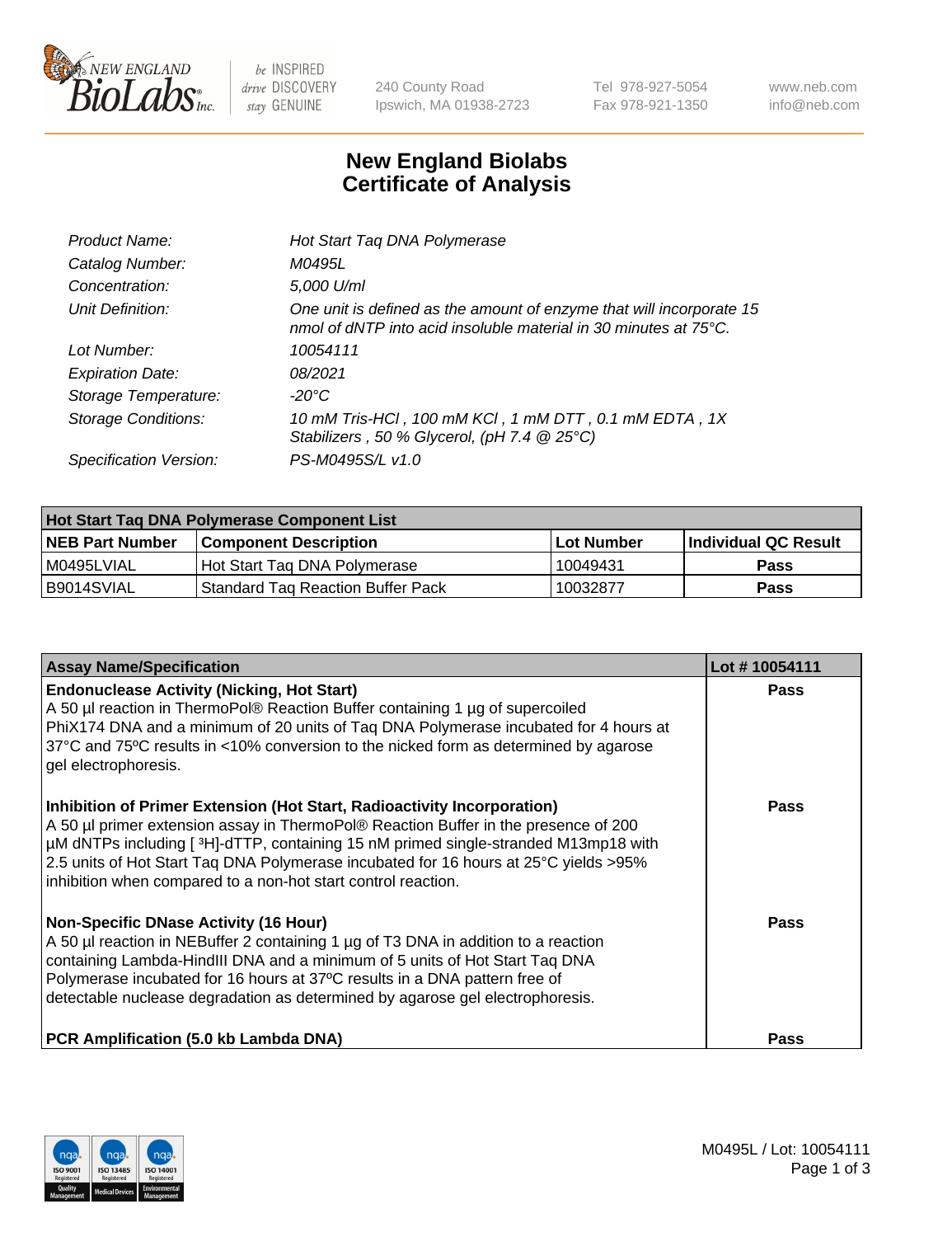

 $be$  INSPIRED drive DISCOVERY stay GENUINE

240 County Road Ipswich, MA 01938-2723 Tel 978-927-5054 Fax 978-921-1350 www.neb.com info@neb.com

| <b>Assay Name/Specification</b>                                                                                                                                                                                                                                                                                                                                                                                                                                       | Lot #10054111 |
|-----------------------------------------------------------------------------------------------------------------------------------------------------------------------------------------------------------------------------------------------------------------------------------------------------------------------------------------------------------------------------------------------------------------------------------------------------------------------|---------------|
| A 50 µl reaction in ThermoPol® Reaction Buffer in the presence of 200 µM dNTPs and<br>0.2 µM primers containing 5 ng Lambda DNA with 1.25 units of Hot Start Taq DNA<br>Polymerase for 25 cycles of PCR amplification results in the expected 5.0 kb<br>product.                                                                                                                                                                                                      |               |
| PCR Amplification (Hot Start 2 kb Lambda DNA)<br>A 50 µl reaction in ThermoPol® Reaction Buffer in the presence of 200 µM dNTPs and<br>0.2 µM primers containing 20 pg Lambda DNA and 100 ng Human Genomic DNA with 1.25<br>units of Hot Start Taq DNA Polymerase for 30 cycles of PCR amplification results in<br>an increase in yield of the 2 kb Lambda product and a decrease in non-specific<br>genomic bands when compared to a non-hot start control reaction. | <b>Pass</b>   |
| <b>Phosphatase Activity (pNPP)</b><br>A 200 µl reaction in 1M Diethanolamine, pH 9.8, 0.5 mM MgCl2 containing 2.5 mM<br>p-Nitrophenyl Phosphate (pNPP) and a minimum of 100 units Taq DNA Polymerase<br>incubated for 4 hours at 37°C yields <0.0001 unit of alkaline phosphatase activity<br>as determined by spectrophotometric analysis.                                                                                                                           | <b>Pass</b>   |
| <b>Protein Purity Assay (SDS-PAGE)</b><br>Taq DNA Polymerase is ≥ 99% pure as determined by SDS-PAGE analysis using Coomassie<br>Blue detection.                                                                                                                                                                                                                                                                                                                      | Pass          |
| <b>qPCR DNA Contamination (E. coli Genomic)</b><br>A minimum of 5 units of Hot Start Taq DNA Polymerase is screened for the presence of<br>E. coli genomic DNA using SYBR® Green qPCR with primers specific for the E. coli 16S<br>rRNA locus. Results are quantified using a standard curve generated from purified E.<br>coli genomic DNA. The measured level of E. coli genomic DNA contamination is $\leq 1$ E.<br>coli genome.                                   | <b>Pass</b>   |
| <b>RNase Activity (Extended Digestion)</b><br>A 10 µl reaction in NEBuffer 4 containing 40 ng of a 300 base single-stranded RNA<br>and a minimum of 1 µl of Hot Start Taq DNA Polymerase is incubated at 37°C. After<br>incubation for 16 hours, >90% of the substrate RNA remains intact as determined by<br>gel electrophoresis using fluorescent detection.                                                                                                        | Pass          |
| Single Stranded DNase Activity (Hot Start, FAM-Labeled Oligo)<br>A 50 µl reaction in ThermoPol® Reaction Buffer containing a 10 nM solution of a<br>fluorescent internal labeled oligonucleotide and a minimum of 25 units of Taq DNA<br>Polymerase incubated for 30 minutes at 37°C and 75°C yields <10% degradation as<br>determined by capillary electrophoresis.                                                                                                  | <b>Pass</b>   |

This product has been tested and shown to be in compliance with all specifications.